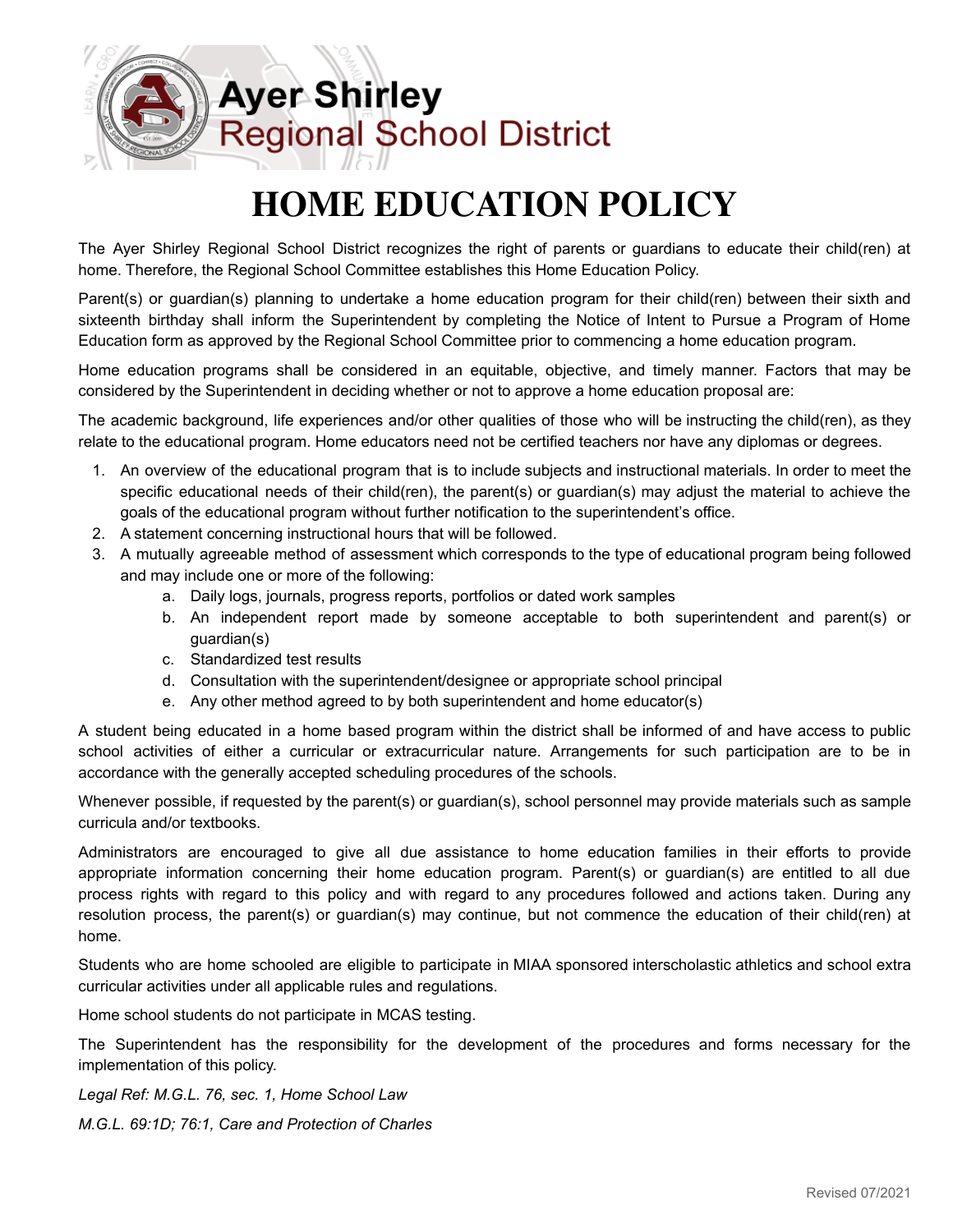

## **Notice of Intent to Pursue a Program of Home Education Applications due prior to September 1**

## **Instructions:**

Please complete this form, attach any additional information and forward it to Mary Beth Hamel, Director of Student Services, 115 Washington Street, Ayer, MA, 01432, or email to Jessica Rakip, HR/Data Specialist at *irakip@asrsd.org* prior to the starting date of the home education program.

If this process is initiated during the school year, the student must remain in school until the school district and the parents agree jointly to the home education plan.

## **Homeschool Intent for Academic Year: \_\_\_\_\_\_\_\_\_\_\_\_\_\_\_\_\_\_\_\_\_\_\_\_\_\_\_\_**

| Parent's Name: |  |
|----------------|--|
|                |  |
|                |  |

Address: \_\_\_\_\_\_\_\_\_\_\_\_\_\_\_\_\_\_\_\_\_\_\_\_\_\_\_\_\_\_\_\_\_\_\_\_\_\_\_\_\_\_\_\_\_\_\_\_\_\_\_\_\_\_\_\_\_\_\_\_\_\_\_\_\_\_\_\_\_\_\_\_\_\_\_

Street City

Email: Email: **Email: Email: Email: Email: Email: Email: Email: Email: Email: Email: Email: Email: Email: Email: Email: Email: Email: Email: EMAIL: EMAIL: EMAIL: EMAIL: EMAIL:**

**Home Schooled Student's Information Name Date of Birth Grade Is the student currently on an IEP for Special Education Services?**

| <b>Received by</b><br><b>School</b> | <b>Required Information</b>                                                                                                                                                                                                                                                                                                                                                                                                                                                                          |
|-------------------------------------|------------------------------------------------------------------------------------------------------------------------------------------------------------------------------------------------------------------------------------------------------------------------------------------------------------------------------------------------------------------------------------------------------------------------------------------------------------------------------------------------------|
|                                     | A. On an attached document, describe the instructional program to be taught, including<br>subjects and instructional aids and texts to be used for each child.                                                                                                                                                                                                                                                                                                                                       |
|                                     | <b>B.</b> Academic background, life experience and/or qualifications of those who will be<br>instructing the children, as they relate to the instructional program described in Section B.                                                                                                                                                                                                                                                                                                           |
|                                     | C. Check the method of assessment to be used followed by a brief description:<br>$\Box$ Annual progress report for each child and/or portfolio collection of dated work samples<br>$\Box$ An independent report made by someone acceptable to both Superintendent or a designee<br>and parent or guardian. For example, standardized test results produced by an educational<br>organization are highly recommended.<br>Other method agreed by both Superintendent or designee and home educator(s): |
|                                     |                                                                                                                                                                                                                                                                                                                                                                                                                                                                                                      |